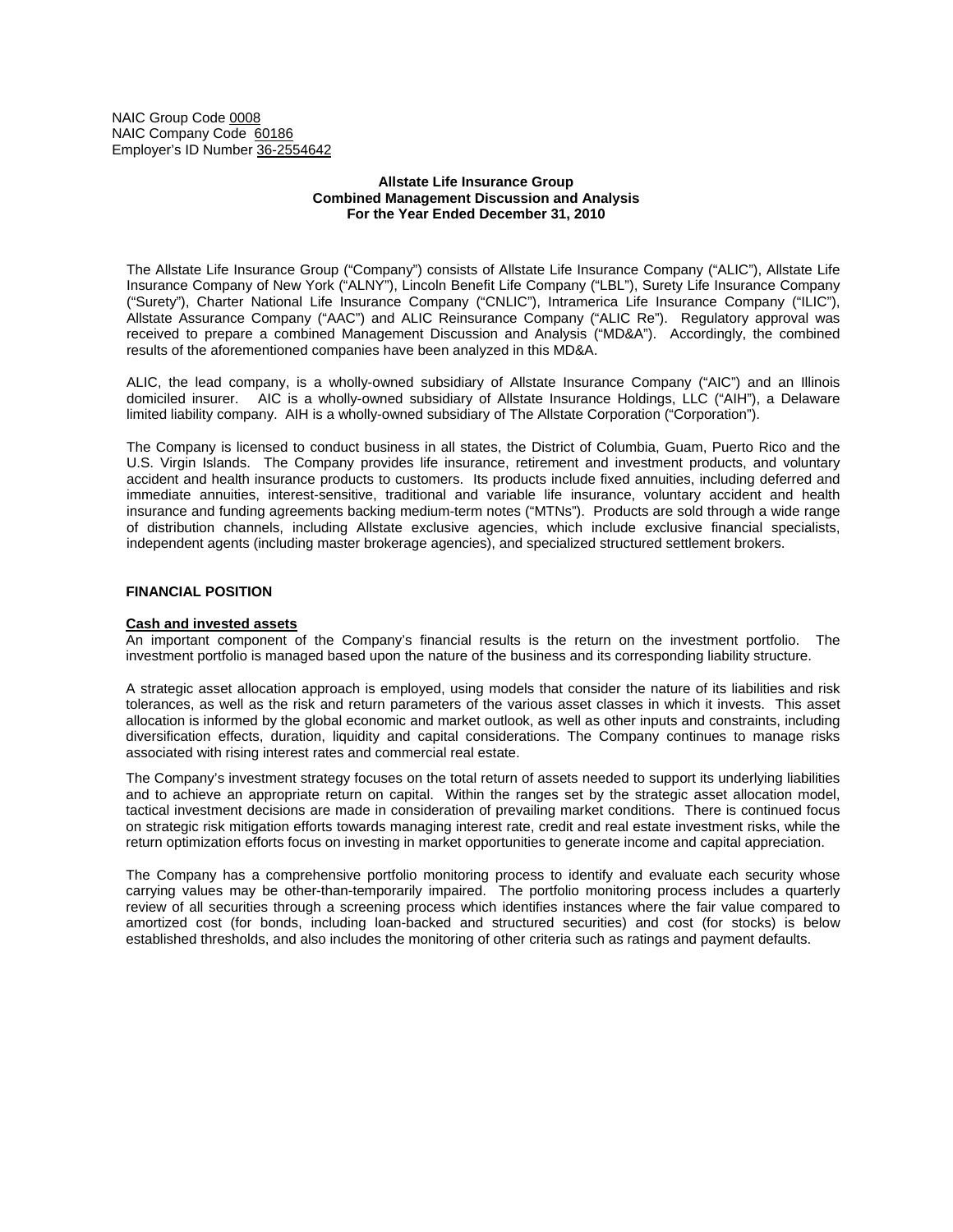The composition of the investment portfolio at December 31 was:

| (in millions)                 | 2010               | 2009   |
|-------------------------------|--------------------|--------|
| <b>Bonds</b>                  | \$<br>47,186<br>\$ | 49,429 |
| <b>Preferred stocks</b>       | 64                 | 69     |
| Common stocks                 | 184                | 167    |
| Mortgage loans on real estate | 6,405              | 7,514  |
| Cash and cash equivalents     | 1,109              | 1,423  |
| Short-term investments        | 87                 | 180    |
| Contract loans                | 843                | 826    |
| Other invested assets         | 1,767              | 1,411  |
| Other                         | 511                | 675    |
| Total                         | \$<br>\$<br>58,156 | 61,694 |

Total invested assets decreased \$3.54 billion, or 6%, at December 31, 2010 and was primarily due to negative cash from operations, net withdrawals on deposit-type contracts and net realized capital losses on investments, partially offset by unrealized gains on invested assets.

# **Bonds**

The bond portfolio consists of corporate bonds including privately placed securities, mortgage-backed securities ("MBS"), U.S. government bonds, tax-exempt and taxable municipal bonds, asset-backed securities ("ABS") and foreign government bonds.

At December 31, 2010, 91% of the consolidated bond portfolio was rated investment grade, which is defined as a security having a National Association of Insurance Commissioners ("NAIC") Securities Valuation Office rating of 1 or 2; a Moody's rating of Aaa, Aa, A, or Baa, a S&P, Fitch, Dominion, or Realpoint rating of AAA, AA, A or BBB; an A.M. Best rating of aaa, aa, a, or bbb; or a comparable internal rating if an externally provided rating is not available. The most significant change in the bond portfolio mix from the prior year occurred in the MBS portfolio which decreased \$2.02 billion. This decrease was primarily due to the payments for maturing funding agreements, portfolio risk reduction and yield enhancement. There was no significant change in the bond portfolio quality distribution from the prior year.

Bonds with an NAIC designation of 1 through 5, including bank loans, which are primarily senior secured corporate loans, loan-backed and other structured securities, are stated at amortized cost using the scientific interest method. Bonds with an NAIC designation of 6 are carried at the lower of amortized cost or fair value, with the difference reflected in unassigned surplus. The fair value of bonds was \$48.19 billion and \$47.70 billion at December 31, 2010 and 2009, respectively. Unrealized net capital gains on the bond portfolio, which are calculated as the difference between statement value and fair value, were \$1.01 billion as of December 31, 2010 compared to unrealized net losses of \$1.74 billion as of December 31, 2009.

Corporate bonds totaled \$26.57 billion and \$27.18 billion at December 31, 2010 and 2009, respectively. As of December 31, 2010, the portfolio also contained \$11.93 billion of privately placed corporate obligations compared with \$13.03 billion at December 31, 2009. The benefits of privately placed securities as compared to public securities are improved cash flow predictability through pro-rata sinking funds on many bonds, and a combination of covenant and call protection features designed to better protect the holder against losses resulting from credit deterioration, reinvestment risk and fluctuations in interest rates. A potential disadvantage of privately placed securities as compared to public securities is reduced liquidity. 88% of the privately placed securities were rated investment grade by either the NAIC or internal ratings.

At December 31, 2010 and 2009, \$6.53 billion and \$8.55 billion, respectively, of the bond portfolio were invested in MBS. The MBS portfolio consists primarily of securities which were issued by or have underlying collateral that is guaranteed by U.S. government agencies or sponsored entities, thus minimizing credit risk. The MBS portfolio, however, is subject to interest rate risk since price volatility and ultimate realized yield are affected by the rate of repayment of the underlying mortgages. The Company attempts to limit interest rate risk on these securities by investing a portion of the portfolio in securities that provide prepayment protection. At December 31, 2010, 83% of the MBS portfolio was rated investment grade.

The bond portfolio also contained \$3.72 billion and \$3.31 billion of ABS at December 31, 2010 and 2009, respectively. The ABS portfolio is subject to credit and interest rate risks. Credit risk is mitigated by monitoring the performance of the collateral. In addition, many of the securities in the ABS portfolio are credit enhanced with features such as over-collateralization, subordinated structures, reserve funds,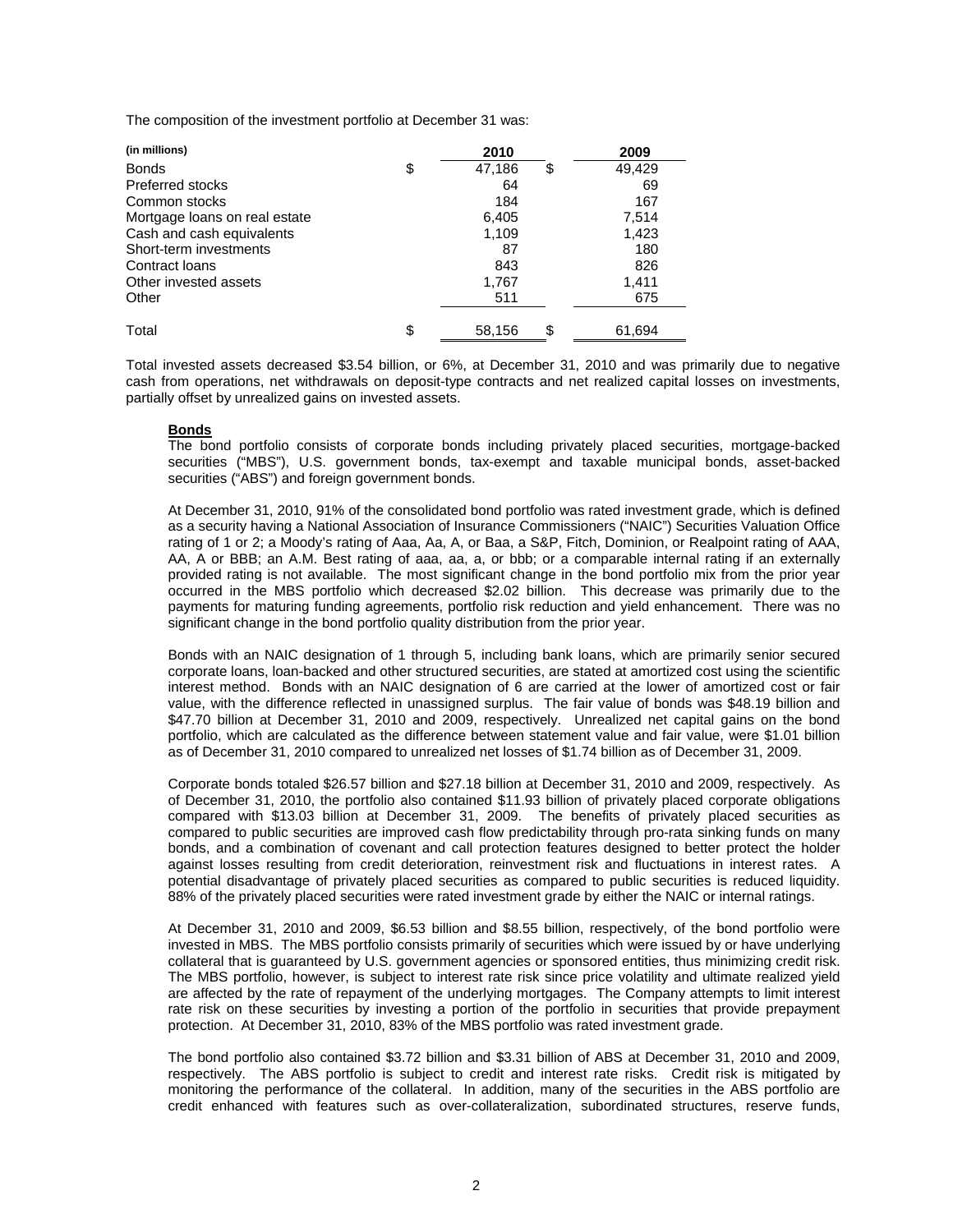guarantees and/or insurance. 78% of the ABS securities were rated investment grade by either the NAIC or internal ratings. Interest rate risk is similar to the risk posed by MBS, but to a lesser degree due to the nature of the underlying assets.

The Company had exposure to subprime residential mortgage related risk in the form of asset-backed residential mortgage-backed securities ("ABS RMBS") and asset-backed collateralized debt obligations ("ABS CDO"). The ABS RMBS portfolio includes securities that are collateralized by mortgage loans issued to borrowers that cannot qualify for prime or alternative financing terms due in part to an impaired or limited credit history. It also includes securities that are collateralized by certain second lien mortgages regardless of the borrower's credit profile. The ABS CDO portfolio contains securities collateralized by a variety of residential mortgage-backed and other securities, which may include subprime residential mortgage-backed securities. At December 31, 2010, the ABS RMBS portfolio had net unrealized losses of \$267 million, of which all but \$4 million were gross unrealized losses. At December 31, 2009, the ABS RMBS portfolio had net unrealized losses of \$530 million, of which all but \$1 million were gross unrealized losses.

Municipal bonds, including tax-exempt and taxable securities, totaled \$4.56 billion at December 31, 2010 compared to \$4.91 billion at December 31, 2009. 98% of these securities were rated investment grade at December 31, 2010.

Fixed income securities issued by the U.S. government and agencies of the U.S. government totaled \$4.64 billion at December 31, 2010 compared to \$4.52 billion at December 31, 2009. All of these securities were rated investment grade at December 31, 2010.

### **Mortgage loans on real estate**

Mortgage loans on real estate decreased \$1.11 billion to \$6.41 billion at December 31, 2010 primarily due to the Company's risk mitigation efforts of reducing real estate exposure to adapt to current market conditions. Mortgage loans are collateralized by first mortgages on developed commercial real estate. Geographical and property type diversification are key considerations used to manage exposure.

Mortgage loans are evaluated for impairment on a specific loan basis through a quarterly credit monitoring process and review of key credit quality indicators. Mortgage loans are considered impaired when it is probable that the Company will not collect the contractual principal and interest. Valuation allowances are established for impaired loans to reduce the carrying value to the fair value of the collateral less costs to sell or the present value of the loan's expected future repayment cash flows discounted at the loan's original effective interest rate. The Company recorded \$64 million and \$85 million of realized capital losses related to other-than-temporary impairments on mortgage loans for the year ended December 31, 2010 and 2009, respectively. For the years ended December 31, 2010 and 2009, the Company reported zero and \$90 million, respectively, in valuation allowances on mortgage loans.

# **Other invested assets**

Other invested assets increased \$356 million to \$1.77 billion at December 31, 2010 mostly attributed to limited partnerships and low income housing credits due to additional funding and an increase in valuation.

# **From Separate Accounts**

Separate Accounts balances decreased by \$362 million, or 4%, to \$8.99 billion at December 31, 2010 due in large part to the lower investment income and premium. The decrease in premium was primarily due to the transfer of market value adjusted annuities ("MVAA") assets to the ALIC General Account in the 4<sup>th</sup> quarter of 2009.

The assets of the Separate Accounts are carried at fair value. Separate Accounts liabilities represent the contractholders' claims to the related assets and are carried at the fair value of the assets. In the event the asset values of certain contractholder accounts are projected to be below the value guaranteed by the Company, a liability is established through a charge to earnings. Reserves for guarantees provided by the Company are included in Exhibit 5 of the Company's General Account annual statement.

The Company issues deferred variable annuities and variable life contracts, the assets and liabilities of which are legally insulated and recorded as assets and liabilities of the Separate Accounts. Absent any contract provision wherein the Company provides a guarantee, the contractholders of the variable annuity and variable life products bear the investment risk that the Separate Accounts funds may not meet their stated investment objectives. The Company began to issue registered deferred annuity contracts in 2010. The assets and liabilities of registered deferred annuity contracts are also recorded as assets and liabilities of the Separate Accounts, however they are not legally insulated from the General Account.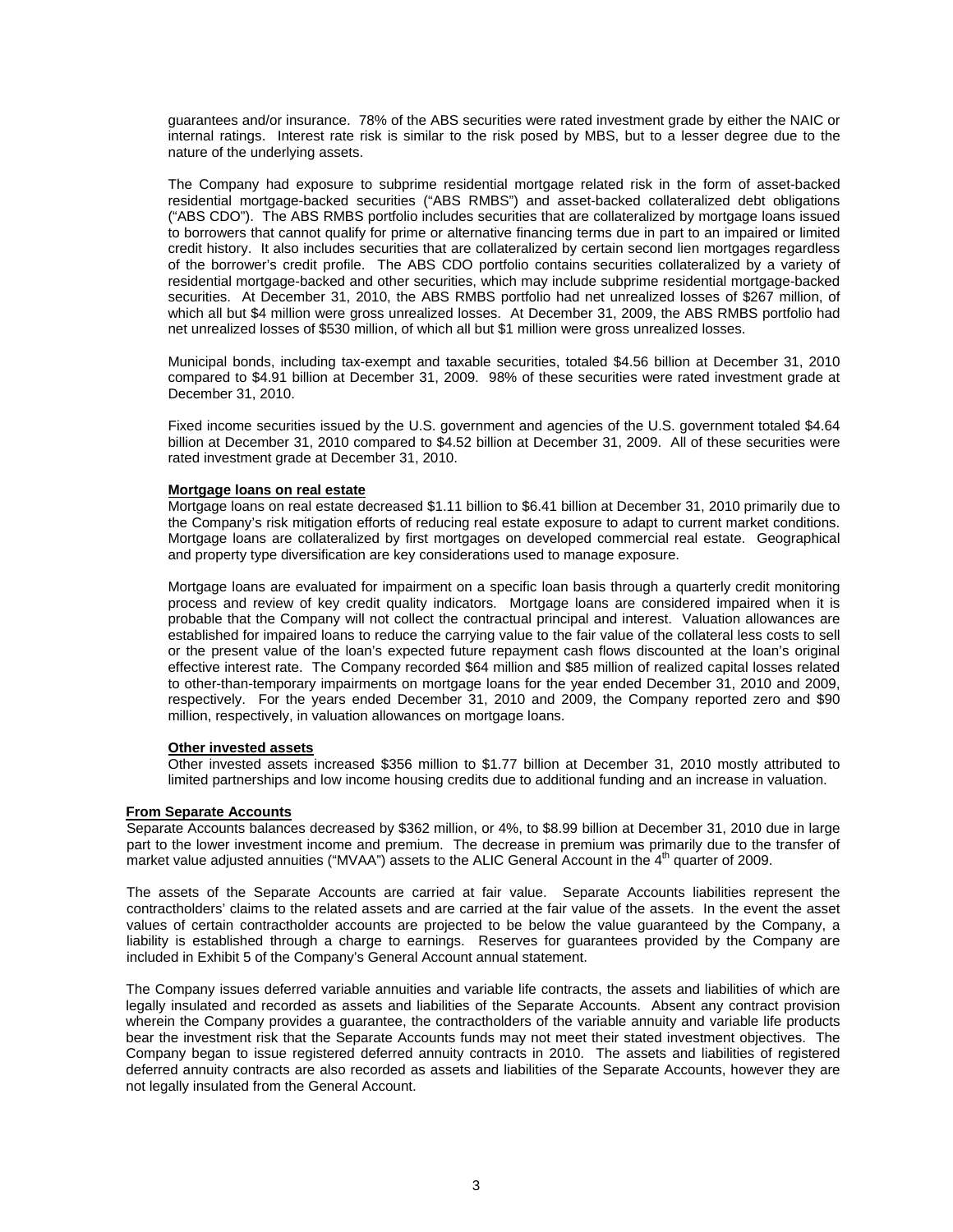# **Aggregate reserve for life contracts**

| (in millions)                      | 2010         | 2009         |
|------------------------------------|--------------|--------------|
| <b>Fixed annuities</b>             | \$<br>17,305 | \$<br>19,115 |
| Interest sensitive life            | 9,751        | 9,230        |
| Structured settlements             | 6,963        | 6,885        |
| MVAA                               | 5,911        | 6,936        |
| Indexed annuities                  | 4,478        | 4,257        |
| Traditional                        | 1,637        | 1,531        |
| Annuity buy outs                   | 881          | 923          |
| Single premium immediate annuities | 596          | 629          |
| Payout annuities                   | 512          | 470          |
| Other                              | 218          | 181          |
| Total                              | \$<br>48.252 | \$<br>50,157 |

Aggregate reserves decreased \$1.91 billion to \$48.25 billion as of December 31, 2010 compared to \$50.16 billion as of December 31, 2009. The decrease was primarily driven by decreases in fixed annuities reserves and MVAA reserves of \$1.81 billion and \$1.02 billion, respectively, primarily due to the Company's strategic approach to reduce exposure to spread-based products. The decreases were partially offset by the increase in reserves for interest sensitive life, indexed annuities and traditional life.

# **Liability for deposit-type contracts**

The liability for deposit-type contracts decreased \$1.85 billion to \$6.26 billion as of December 31, 2010 compared to \$8.11 billion as of December 31, 2009. The majority of the decrease was driven by payments for maturing funding agreements.

### **Net adjustment in assets and liabilities due to foreign exchanges rates**

Net adjustment in assets and liabilities due to foreign exchange rates decreased \$171 million to \$33 million as of December 31, 2010 compared to \$204 million as of December 31, 2009. The decrease was mainly attributed to exposure to the British pound sterling ("GBP") and the Swiss franc ("CHF") foreign exchange rates related to funding agreement liabilities, driven by the devaluation in GBP and CHF against the United States dollar.

#### **Capital and surplus**

Capital and surplus decreased \$112 million to \$3.49 billion. The decrease was mainly due to the current year net loss of \$457 million, partially offset by \$241 million in net unrealized capital gains and an \$88 million decrease in nonadmitted assets. The increase in net unrealized capital gains was mostly attributed to bonds.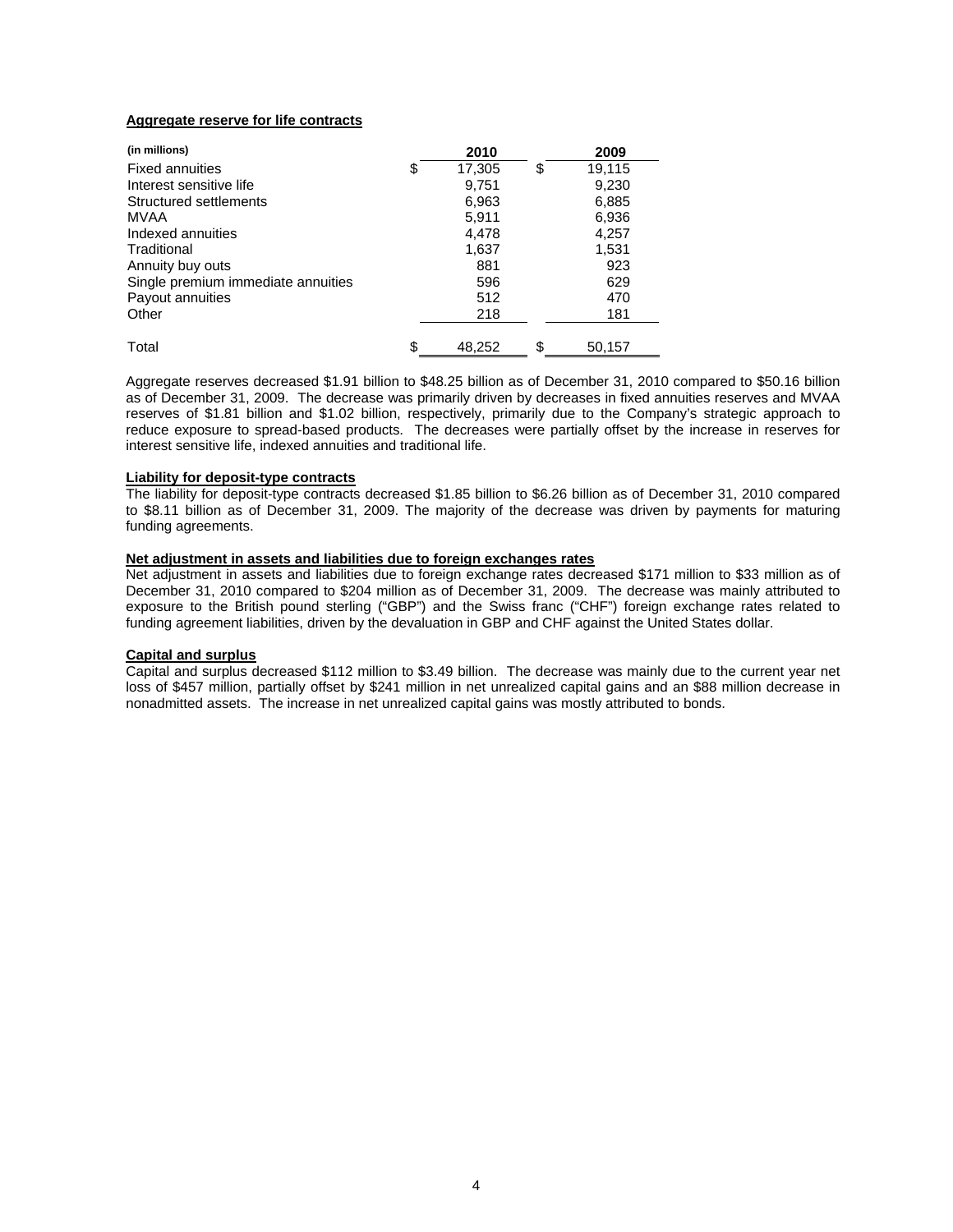# **RESULTS OF OPERATIONS**

| (in millions)                                                                          | 2010        | 2009        |
|----------------------------------------------------------------------------------------|-------------|-------------|
| Premiums and annuity considerations                                                    | \$<br>2,787 | \$<br>3,736 |
| Net investment income including IMR amortization                                       | 2,704       | 2,379       |
| Commissions and expense allowances                                                     | 164         | 191         |
| Reserve adjustments on reinsurance ceded                                               | (1,244)     | (1, 118)    |
| Income from fees                                                                       | 67          | 71          |
| Other income                                                                           | 9           | 8           |
| Total revenue                                                                          | 4,487       | 5,267       |
| Provision for benefits                                                                 | 4,937       | 15,255      |
| Commissions and general insurance expenses                                             | 792         | 843         |
| Insurance taxes, licenses and fees                                                     | 64          | 64          |
| Net transfers to or (from) Separate Accounts                                           | (1,223)     | (10,446)    |
| Total expense                                                                          | 4,570       | 5,716       |
| Net gain from operations before dividends to policyholders and<br>federal income taxes | (83)        | (449)       |
| Federal and foreign income taxes incurred                                              | (135)       | (449)       |
| Net gain from operations after dividends to policyholders and                          |             |             |
| federal income taxes and before realized capital gains (losses)                        | 52          |             |
| Realized gains (losses), net of IMR and federal income taxes                           | (509)       | (929)       |
| Net income                                                                             | (457)       | \$<br>(929) |

#### **Net income**

The net loss of \$457 million at December 31, 2010 consisted mostly of net realized capital losses, net of IMR and federal income taxes. Net gain from operations after dividends to policyholders and federal income taxes and before realized capital losses increased \$52 million primarily due to reduced benefits and expenses, partially offset by reduced revenue.

#### **Premiums and annuity considerations**

Premiums and annuity considerations decreased \$949 million, or 25%, due in large part to decreases in MVAAs of \$671 million and fixed annuities of \$281 million. MVAA and fixed annuities sales decreased primarily due to the Company's strategy to reduce exposure to spread-based products.

### **Net investment income**

Net investment income, including interest maintenance reserve ("IMR") amortization, increased \$325 million, or 14%. Net investment income increased \$265 million primarily due to an increase in the average investment yield.

# **Provision for benefits**

Provision for benefits decreased \$10.32 billion, or 68%, and was largely attributed to the decrease in aggregate reserves for life and accident and health contracts. The decrease in reserves was mostly comprised of \$7.96 billion in MVAA, \$2.01 billion in fixed annuities and \$0.34 billion in indexed annuities. The MVAA decrease was primarily driven by the transfer of MVAAs from the Separate Account in the 4<sup>th</sup> quarter of 2009. The decreases related to fixed annuities and indexed annuities were mostly caused by lower premiums and higher surrenders.

# **Net transfers from Separate Accounts**

The transfers from Separate Accounts decreased \$9.22 billion in 2010, primarily due to the transfer of the MVAAs to the General Account in the 4<sup>th</sup> quarter of 2009.

#### **Net realized capital losses**

Net realized capital losses decreased \$420 million, or 45%, due to lower impairment writedowns of bonds and other invested assets.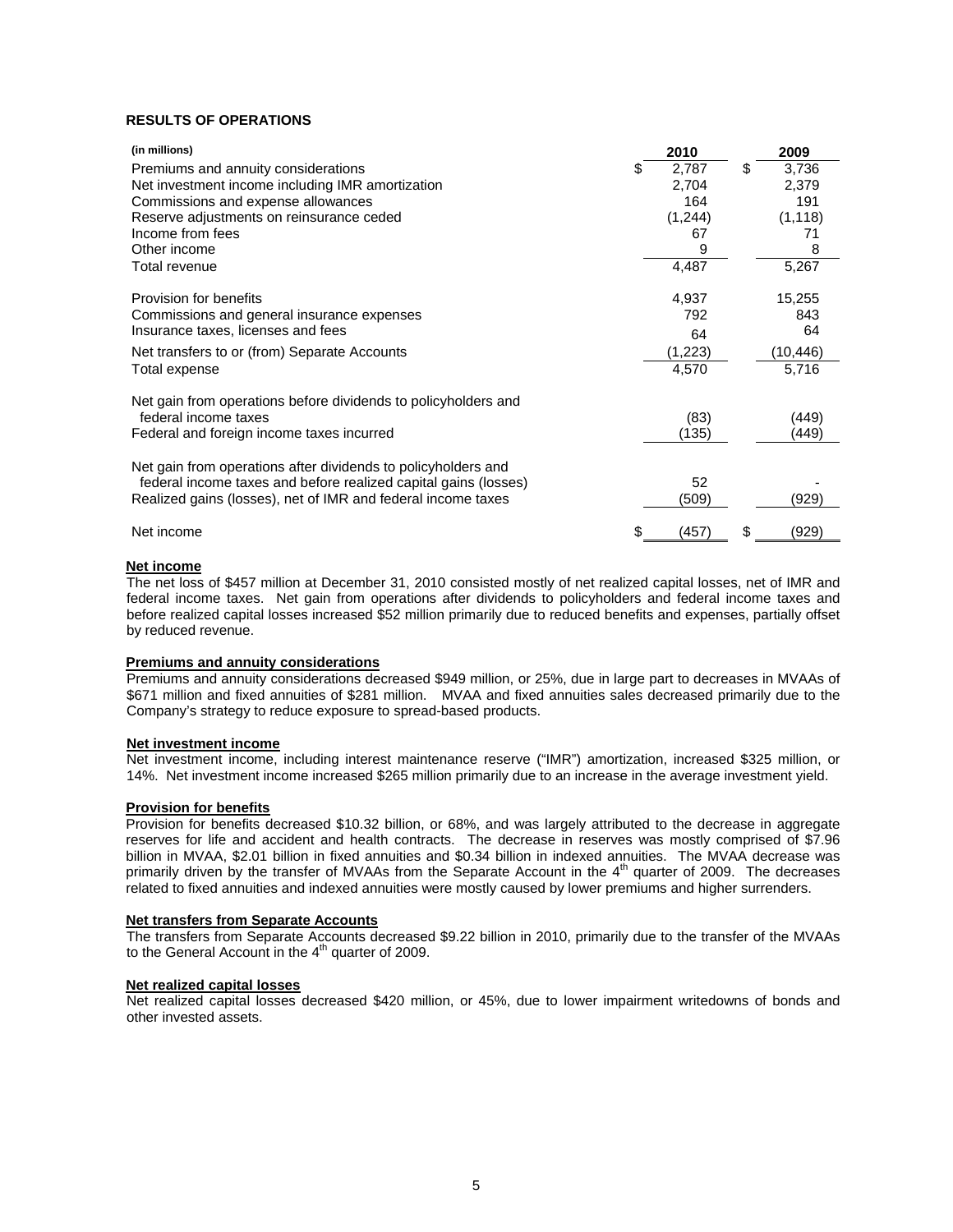### **CASH FLOW AND LIQUIDITY**

The following table summarizes cash flow.

| (in millions)                                                                  | 2010             | 2009               |
|--------------------------------------------------------------------------------|------------------|--------------------|
| Net cash from operations                                                       | \$<br>(1.000)    | 7.597              |
| Net cash from investments<br>Net cash from financing and miscellaneous sources | 2.854<br>(2.261) | (5.540)<br>(4,248) |
| Net change in cash, cash equivalents and short-term investments                | \$<br>(407)      | (2.191)            |

The principal sources of cash flows from operations were premiums, investment income, net transfers from Separate Accounts and federal income tax recovered. The principal uses were the payment of claims and related expenses, and commissions and operating expenses.

The net cash from investments was primarily attributed to bonds. The maturity structure of the Company's bonds, which represent 81% of the Company's total investments, is managed to meet the anticipated cash flow requirements of the underlying liabilities. A portion of the diversified product portfolio, primarily fixed deferred annuities and universal life insurance policies, is subject to discretionary surrender and withdrawal by customers.

The most significant component of the negative cash flows from financing and miscellaneous sources was net withdrawals on deposit-type contracts of \$2.12 billion, primarily due to scheduled distributions of MTN contracts.

Liquidity for life insurance companies is measured by the ability to pay contractual benefits and operating expenses, and fund investment commitments. Annuity reserves at December 31, 2010, excluding Separate Accounts, comprise 78% of total reserves in-force. Of the total annuity reserves, \$16.20 billion, or 36%, are not subject to discretionary withdrawal. The Company maintains a strong liquidity position and is well positioned to meet its policyholders' obligations.

### **Financial strength ratings and outlook**

The Company's financial strength ratings and outlook were A+ (negative), A+ (negative) and A1 (stable) by A.M. Best, Standard & Poor's and Moody's, respectively, at December 31, 2010.

#### **Risk based capital**

The NAIC has a standard to help assess the solvency of insurance companies, which is referred to as risk based capital ("RBC"). The standard is based on a formula for determining each insurer's RBC and a model law specifying regulatory actions if an insurer's RBC falls below specified levels. The formula for calculating RBC takes into account factors relating to insurance, business, asset and interest rate risks. At December 31, 2010, RBC for each of the insurers comprising the Company was significantly above levels that would require regulatory action.

#### **IRIS ratios**

The NAIC has also developed a set of financial relationships or tests known as the Insurance Regulatory Information System to assist state regulators in monitoring the financial condition of insurance companies that require special attention or action by insurance regulatory authorities. The NAIC analyzes financial data provided by insurance companies using prescribed ratios, each with defined usual range. Additional regulatory scrutiny may occur if a company's ratio results fall outside the usual range for four or more ratios. At December 31, 2010, 4 of the 8 insurers comprising the Company had at least one ratio that was out of the usual range. The Company is not currently under additional regulatory scrutiny based on these ratio results.

# **OTHER**

The Company's reinsurance ceded on life insurance in-force decreased \$14.26 billion to \$237.63 billion at December 31, 2010 compared to \$251.89 billion at December 31, 2009. The Company purchases reinsurance to limit aggregate and single losses on large risks, while retaining primary liability as a direct insurer for all risks ceded to reinsurers.

ALIC's insurance subsidiaries are domiciled in Illinois, Nebraska, New York and South Carolina. The IL and NE domiciled insurance subsidiaries have a 100% intercompany reinsurance agreement in place with ALIC.